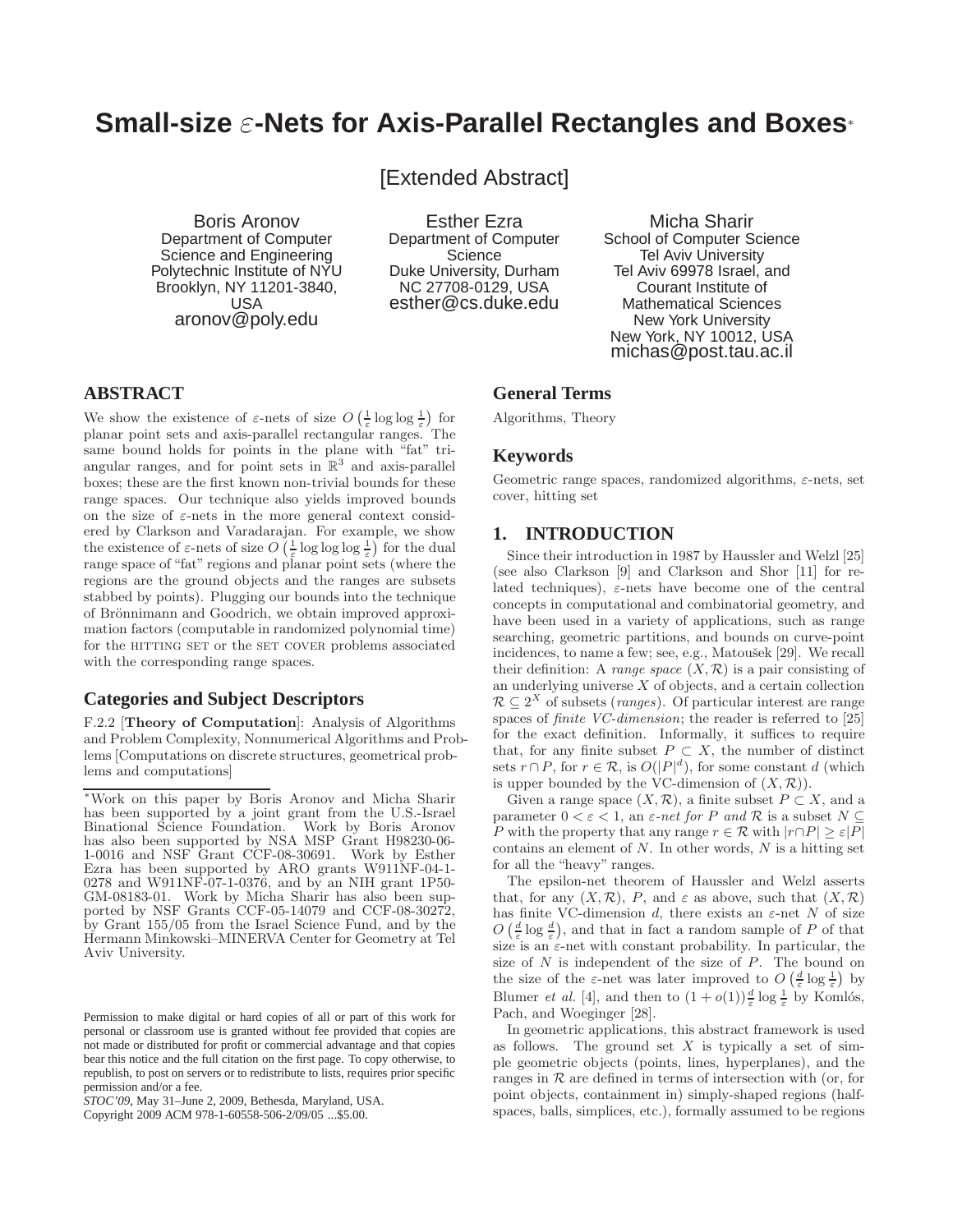of constant descriptive complexity, meaning that they are semi-algebraic sets defined in terms of a constant number of polynomial equations and inequalities of constant maximum degree. It is known that in such cases the resulting range space  $(X, \mathcal{R})$  does have finite VC-dimension (see, e.g., [38]).

For example, the main result of our paper concerns the range space in which the objects are points in the plane and the ranges are axis-parallel rectangles; more precisely, each range is the intersection of the ground set with such a rectangle. The *dual* range space in this case is one in which the objects are rectangles and each point  $p$  in the plane defines a range which is the subset of the given rectangles that contain p. An  $\varepsilon$ -net in this case is a subset of the rectangles that covers all the "deep" points.

One of the major questions in the theory of  $\varepsilon$ -nets, open since their introduction more than 20 years ago, is whether the factor  $\log \frac{1}{\varepsilon}$  in the upper bound on their size is really necessary, especially in typical low-dimensional geometric situations. To be precise, in the general abstract context the answer is "yes", as shown by Komlós, Pach, and Woeginger [28], using a randomized construction on abstract hypergraphs (see also [35]). However, there is no known lower bound, better than the trivial  $\Omega(1/\varepsilon)$ , in any "concrete" case, certainly in any geometric situation of the kind mentioned above. The prevailing conjecture is that, at least in these geometric scenarios, there always exists an  $\varepsilon$ -net of size  $O(1/\varepsilon)$  [32].

This "linear" upper bound has indeed been established for a few special cases, such as point objects and halfspace ranges in two and three dimensions, and point objects and disk or pseudo-disk ranges in the plane; see [32, 30, 12, 24, 37]. Additional progress was made recently. Clarkson and Varadarajan [12], essentially adapting Matoušek's technique [30] to their more general setting, have introduced a method for constructing small-size  $\varepsilon$ -nets in dual range spaces arising in geometric situations where, as above, the ground set is a collection of regions, and each point p determines a range equal to the set of those regions which contain  $p$ , and where the combinatorial complexity of the union of any finite number  $r$  of the regions in the ground set is small, specifically  $o(r \log r)$ . (The exact condition is slightly more involved see below.) As a matter of fact, albeit not explicitly presented in this manner, the technique of [12] is more general and can also be applied to the primal version of the problem, provided that it satisfies a condition analogous to the one on small union complexity; see below for more details. More recently, Pyrga and Ray [37] have proposed a general abstract scheme for constructing small-size  $\varepsilon$ -nets in hypergraphs (i.e., range spaces) which satisfy certain properties, and have applied it to the special cases of halfspaces in two and three dimensions, and to several other related scenarios.

*The set cover and hitting set problems.* Given a range space  $(P, \mathcal{R})$ , with P and  $\mathcal{R}$  finite, the set COVER problem is to find a minimum-size subcollection  $S \subseteq \mathcal{R}$ , whose union covers  $P$ . A related (dual) problem is the HITTING SET problem, where we want to find a smallest-cardinality subset  $H \subseteq P$ , with the property that each range  $r \in \mathcal{R}$  intersects H. Equivalently, a set cover for  $(P, \mathcal{R})$  is a hitting set for the dual range space. The general (primal and dual) problems are NP-hard to solve (even approximately) [23, 27], and the simple greedy algorithm yields the (asymptotically) best known approximation factor of  $O(1 + \log |P|)$  computable by

a polynomial-time algorithm [3, 21]. Most of these problems remain NP-hard even in geometric settings [20, 22]. However one can attain an improved approximation factor of  $O(\log \text{OPT})$  in polynomial time for many of these scenarios, where OPT is the size of the optimal solution. This improvement is based on the technique of Brönnimann and Goodrich [6] (see also Clarkson [10]), where the key observation is the relation to  $\varepsilon$ -nets: The existence of an  $\varepsilon$ -net of size  $O\left(\frac{1}{\varepsilon}\varphi\left(\frac{1}{\varepsilon}\right)\right)$ , for any  $\varepsilon > 0$ , implies that the Brönnimann– Goodrich technique generates, in expected polynomial time, a hitting set (or a set cover) whose size is  $O(OPT \cdot \varphi(OPT))$ .

Hence, for range spaces of finite VC-dimension, the theorem of Haussler and Welzl leads to an approximation factor  $O(\log \text{OPT})$ . Consequently, improved bounds for the size of  $\varepsilon$ -nets, in the primal or the dual setting, imply improved approximation factors for the corresponding HITTING SET or SET COVER problems, at least in the context of randomized polynomial-time construction (which is what the Brönnimann–Goodrich procedure performs).

*Our results.* In this paper we first consider the cases of point objects and axis-parallel rectangular ranges in the plane, and of point objects and axis-parallel box ranges in three dimensions, and show that both range spaces admit  $\varepsilon$ -nets of size  $O\left(\frac{1}{\varepsilon}\log\log\frac{1}{\varepsilon}\right)$ , thus significantly improving the standard bound  $O\left(\frac{1}{\varepsilon}\log\frac{1}{\varepsilon}\right)$ . Our technique is similar in spirit to those of Chazelle and Friedman [8] and of Clarkson and Varadarajan [12], but it differs from them in one key (and fairly simple) idea, which, incidentally, can also be used in the more general context of [12] to improve the bounds that are obtained there for the size of the respective ε-nets—see below. An interesting feature of our technique is that it can be extended to points and axis-parallel boxes in any dimension, provided that the input points are randomly and uniformly distributed in the unit cube.

We also describe how to construct these  $\varepsilon$ -nets in randomized expected nearly-linear time. Our results then lead to randomized polynomial-time approximation algorithms for the HITTING SET problem in these two range spaces, involving axis-parallel rectangles and boxes, respectively, which guarantee an approximation factor of  $O$  (log log Op $T$ ).

We then extend our technique to the case of planar point sets and  $\alpha$ -fat triangles, that is, triangles, each of whose angles is at least  $\alpha$ , for some constant  $\alpha > 0$  (see [33]). In this case we show the existence of  $\varepsilon$ -nets of size  $O\left(\frac{1}{\varepsilon}\log\log\frac{1}{\varepsilon}\right)$ , Leading to an approximation factor of O (log log OpT) for the corresponding HITTING SET problem as well.

Similarly, we obtain improved bounds for the size of  $\varepsilon$ -nets in the dual range space, and, consequently, for approximation factors for the corresponding SET COVER problem, in the following cases, all involving points and regions in the plane (refer to Figure 5):

- $\alpha$ -fat triangles. In this case the size of the corresponding  $\varepsilon$ -net is  $O\left(\frac{1}{\varepsilon}\log\log\log\frac{1}{\varepsilon}\right)$ , and, as a consequence, the approximation factor for the SET COVER problem becomes  $O$  (log log log OPT).
- Locally  $\gamma$ -fat objects, that is, objects o satisfying the property that, for any disk  $D$  whose center lies in  $o$ , such that  $D$  does not fully contain  $o$  in its interior, we have  $area(D\sqcap o) \geq \gamma \cdot area(D)$ , where  $D\sqcap o$  is the connected component of D∩o that contains the center of D (see [14]). If we also assume that the boundary of each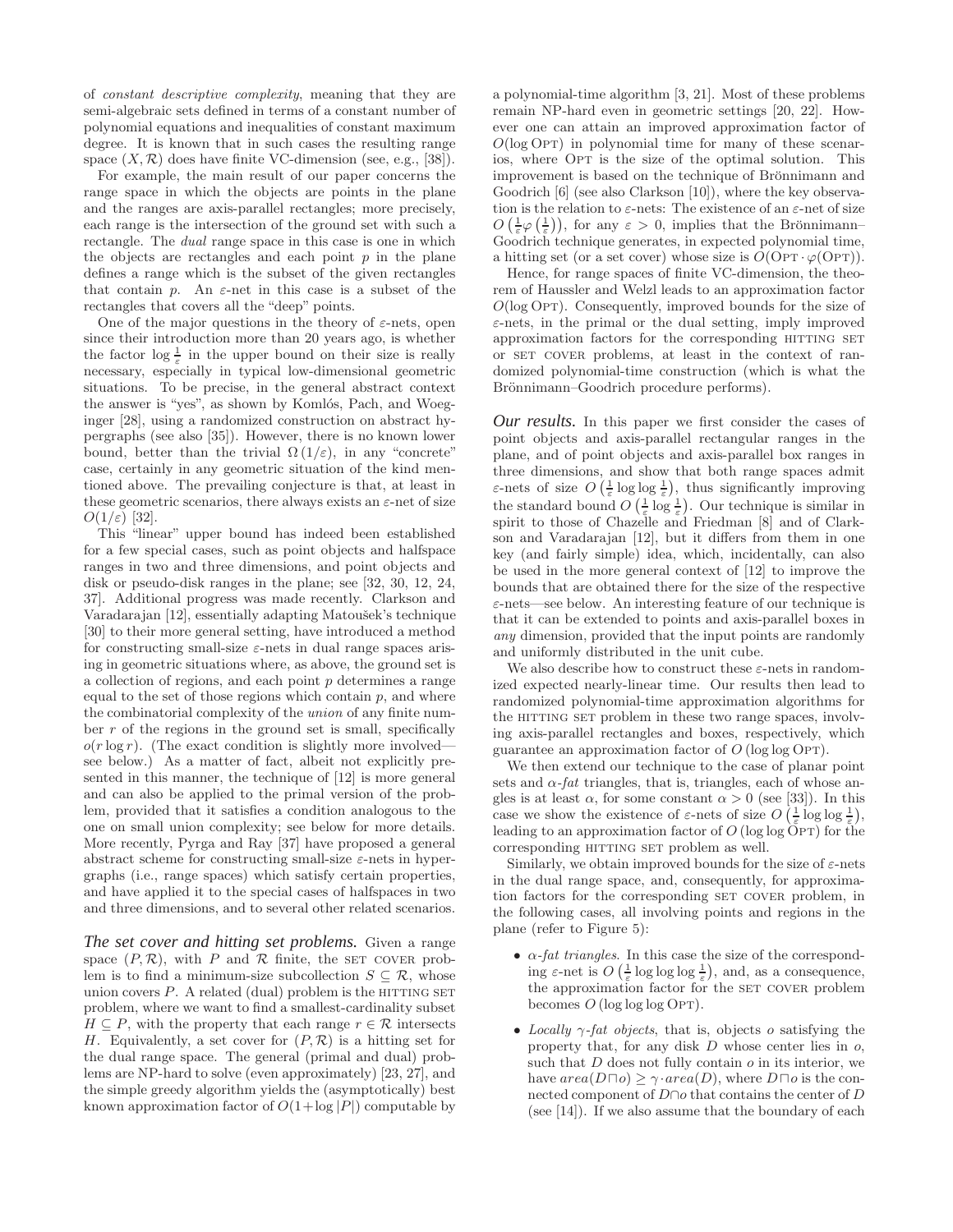object has only  $O(1)$  locally x-extreme points, and the boundaries of any pair of input objects intersect in at most s points, for some constant s, then the size of the  $\varepsilon$ -net is  $O\left(\frac{1}{\varepsilon}\log\log\frac{1}{\varepsilon}\right)$ , and the approximation factor for the set cover problem is  $O(\log \log \text{OPT})$ .

- Locally  $\gamma$ -fat objects of (roughly) equal sizes. Assuming that the objects satisfy the conditions in the previous case, and that the diameters of any pair of objects differ by at most some constant ratio the bound on the size of the  $\varepsilon$ -net improves to  $O\left(\frac{1}{\varepsilon}\log \beta_{s+2}(\frac{1}{\varepsilon})\right)$ , where  $\beta_t(q) := \lambda_t(q)/q$ , and  $\lambda_t(q)$  is the (nearly linear) maximum length of Davenport-Schinzel sequences of order t on q symbols (see [38]). The corresponding approximation factor becomes  $O(\log \beta_{s+2}(\text{OPT}))$  (see Section 4 for a more detailed discussion of these bounds).
- Semi-unbounded pseudo-trapezoids, each consisting of all points lying above some x-monotone arc (or all points lying below such an arc), each pair of which meet at most s times, for s a constant; see Section 4 for a precise definition. In this case the size of the  $\varepsilon$ net is again  $O\left(\frac{1}{\varepsilon}\log \beta_{s+2}(\frac{1}{\varepsilon})\right)$  and the approximation factor is  $O(\log \beta_{s+2}(\text{OPT}))$ . If the pseudo-trapezoids are also unbounded in the x-direction (so they become "pseudo-halfplanes") these bounds slightly improve to  $O\left(\frac{1}{\varepsilon}\log\beta_s\left(\frac{1}{\varepsilon}\right)\right)$  and  $O\left(\log\beta_s\left(\text{OPT}\right)\right)$ , respectively.
- Jordan arcs with three intersections per pair, where each of the actual objects is the region bounded by some Jordan arc which starts and ends on the  $x$ -axis (and otherwise lies above it) and by the portion of the x-axis between these endpoints, and each pair of the bounding Jordan arcs intersect at most three times. In this case, assuming that none of the given objects "wiggles" too much (as in the case of locally  $\gamma$ -fat objects), the size of the  $\varepsilon$ -net is  $O\left(\frac{1}{\varepsilon}\log \alpha(\frac{1}{\varepsilon})\right)$ , and the approximation factor is  $O(\log \alpha(\widehat{OPT}))$ , where  $\alpha(\cdot)$  is the (extremely slowly growing) inverse Ackermann function.

*Our technique for rectangles—a brief overview.* We start with a brief overview of our analysis, in which we assume some familiarity with the earlier papers [8, 12] cited above. Let  $P$  be a given set of  $n$  points in the plane. We first sketch a somewhat simpler approach that "almost" works—it does not properly address a certain critical technical issue, but captures the essence of our method. We then briefly describe how to modify it so that it does produce  $\varepsilon$ -nets of the desired size.

Put  $r = 2/\varepsilon$ . We draw a random sample R of  $s \gg r$ points of P (the specific choice of s, made below, is crucial), and make R part of the  $\varepsilon$ -net to be constructed, so we only need to handle axis-parallel rectangles which contain at least  $n/r$  points, but are R-empty, i.e., (axis-parallel) rectangles which do not contain any point of  $R$ . To "pierce" every such rectangle, we form the subset  $M$  of maximal R-empty rectangles, so that any other R-empty rectangle is contained in one of them. By the standard  $\varepsilon$ -net theory of [25], with high probability each rectangle of  $\mathcal M$  contains at most  $O\left(\frac{n}{s}\log s\right)$ points of P. Moreover, in a sense that we do not make very precise here, the expected number of points of P in such a rectangle is  $O(n/s)$ . Since  $s \gg r$ , most rectangles of M contain fewer than  $\varepsilon n = n/r$  points of P, so an R-empty rectangle Q with at least  $n/r$  points will not fit into any of them, and we can simply ignore them. For each of the relatively few "heavy" rectangles  $M$  of  $M$ , we apply the resampling technique of [8, 12], and sample a small subset of  $O(t \log t)$  points of  $M \cap P$ , where  $t = s|M \cap P|/n$ , to serve as a  $(1/t)$ -net for  $M \cap P$ . The union of R and all these samples constitutes the desired  $\varepsilon$ -net; it is fairly easy to show that this is indeed an  $\varepsilon$ -net.

This approach does not quite work, because, for a bad choice of  $R$ , the number of maximal  $R$ -empty rectangles can be  $\Theta(s^2)$  in the worst case (see, e.g., [34] and Figure 1(a)). Moreover, even if we only consider random subsets  $R$ , there are point sets where the expected number of maximal Rempty rectangles which contain  $\Omega(n/s)$  points of P is still  $\Theta(s^2)$ ; see Figure 1(b). Using the technique outlined above literally, turns out to yield a bound of  $\Theta\left(\frac{1}{\epsilon^2}\right)$  on the expected size of the  $\varepsilon$ -net in the worst case, which is of course much too large.

We overcome this issue by modifying the scheme, so that it produces fewer maximal empty rectangles. To do so, we decompose the plane into a binary-tree-like hierarchy of vertical strips. For any rectangle  $\tilde{Q}$  which contains at least  $\varepsilon$ n points of P, we find the first (highest in the hierarchy) strip-bounding line which crosses  $\tilde{Q}$ , take one of its halves, Q, which contains at least  $\varepsilon n/2 = n/r$  points, and consider only such rectangles in the construction of our net. We thus face subproblems, each involving a vertical strip  $\sigma$  and the corresponding subset  $P \cap \sigma$  of P, and ranges which are rectangles that are "anchored" at a specific side of  $\sigma$  (so that they effectively behave like 3-sided unbounded rectangles for  $P \cap \sigma$ ; refer to Figure 2). The number of maximal R-empty rectangles of this type, within  $\sigma$ , is only *linear* in  $|R \cap \sigma|$ , leading to an overall collection  $M$  of maximal  $R$ -empty rectangles of the new kind, whose size is only  $O(s \log r)$ .

We now choose  $s := cr \log \log r$ . Using the so-called Exponential Decay Lemma of [1, 8], one can show that the expected number of maximal heavy empty rectangles that can contain rectangles Q of the above kind is only sublinear in  $r$ , which in turn implies that the expected size of the  $\varepsilon$ -net is dominated by the expected size of R, namely,  $O(r \log \log r) = O\left(\frac{1}{\varepsilon} \log \log \frac{1}{\varepsilon}\right).$ 

*Improving the general bounds in [12].* Readers familiar with the technique of Clarkson and Varadarajan [12] will notice the similarity of our approach to theirs. The key new ingredient is that we use a larger initial sample  $R$ , of expected size  $\Theta(r \log \log r)$  rather than  $O(r)$ . The same idea can be applied in the more general context of [12], and leads to an improvement of each of their bounds that are superlinear in r. Specifically, Clarkson and Varadarajan consider dual range spaces, and show that if the union complexity of any  $m$  of the ranges (i.e., objects in the dual ground set) is  $O(m\varphi(m))$ , for an appropriate slowly increasing function  $\varphi$ , then there exist  $\varepsilon$ -nets in such a dual range space of size  $O((1/\varepsilon)\varphi(1/\varepsilon))$ . Using our approach, we obtain  $\varepsilon$ -nets of size  $O((1/\varepsilon) \log \varphi(1/\varepsilon))$ . Moreover, their method yields improved bounds for  $\varepsilon$ -nets only when  $\varphi(m) = o(\log m)$ , whereas our method yields improved bounds as long as  $\varphi(m)$  $= 2^{o(\log m)}$ . The case of rectangles is interesting in this aspect, because, with the addition of the divide-and-conquer decomposition scheme mentioned above, the complexity of the appropriate analog of the union of  $m$  dual ranges (which is the number of maximal empty rectangles) is  $O(m \log m)$ ,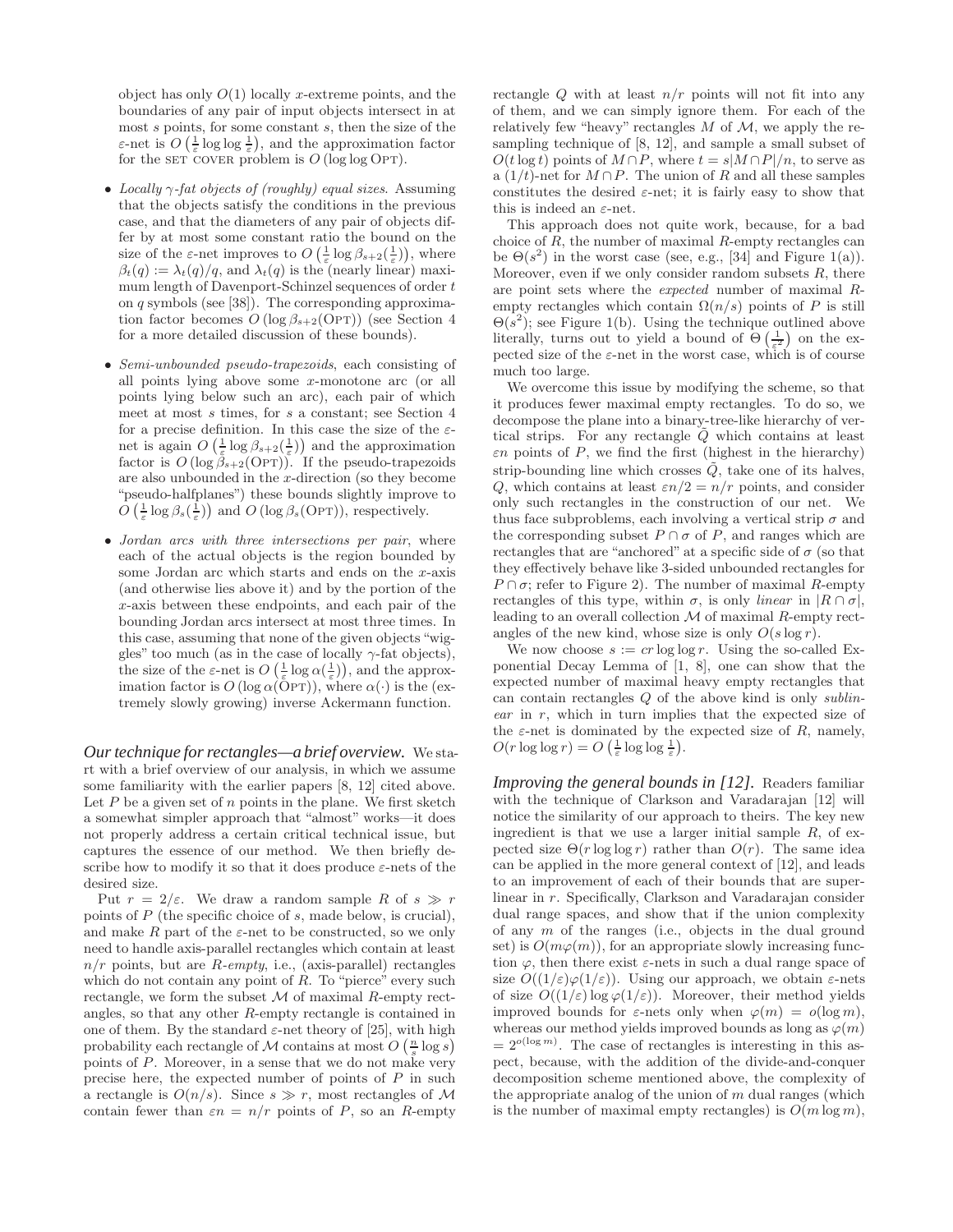

Figure 1: (a) A configuration with quadratically many maximal  $R$ -empty rectangles (the points of  $R$  are darkly shaded and lie on the two extreme staircases). (b) A configuration with an expected quadratic number of maximal R-empty rectangles, each containing  $\Omega(n/s)$  points. The lower staircase contains  $n/2$  points, and each of the  $s$  upper "diagonals" contains  $\frac{n}{2s}$  points.



Figure 2: The half-rectangle  $Q$  is anchored at the left entry side  $\ell_u$  of the strip  $\sigma_v$ .

which is the threshold bound at which the more "naive" approach of  $[12]$  fails.<sup>1</sup>

We have just learned that, very recently, Varadarajan [39] has independently obtained a similar improvement on the bound of [12] for the size of an  $\varepsilon$ -net in the dual range space of  $\alpha$ -fat triangles and planar point sets, using very different methods.

## **2. SMALL-SIZE** ε**-NETS FOR AXIS-PARALLEL RECTANGLES**

Let P be a set of n points in the plane. Put  $r := 2/\varepsilon$ and  $s := cr \log \log r$ , where  $c > 1$  is an arbitrary constant. Construct a balanced binary tree  $\mathcal T$  over the points of  $P$ in their x-order, and terminate the tree at the level where the size of each leaf-node is between  $n/r$  and  $n/(2r)$ . By construction,  $\mathcal T$  has at most  $1 + \log r$  levels.

Fix a random sample  $R \subseteq P$ , so that each point  $p \in P$  is chosen independently to be included in  $R$  with probability  $\pi := s/n$ ; thus the expected size of R is s. The sample R is part of the  $\varepsilon$ -net N that we are about to construct.

Each node v of  $\mathcal T$  is associated with a subset  $P_v$  of  $P$ (resp.,  $R_v$  of R), consisting of those points of P (resp., of R) stored at the subtree rooted at  $v$ . We also associate with  $v$ a vertical line  $\ell_v$  which splits  $P_v$  into the two subsets  $P_{v_1}$ ,  $P_{v_2}$  associated with the children  $v_1, v_2$  of v. Using the lines  $\ell_u$ , we associate with each node v a strip  $\sigma_v$ , which contains

 $P_v$  (and  $R_v$ ), where  $\sigma_{\text{root}}$  is the entire plane, and, for a left (resp., right) child node  $v \neq$  root of its parent u,  $\sigma_v$  is the left (resp., right) portion of  $\sigma_u$  delimited by  $\ell_u$ . We call  $\ell_u$ the entry side of  $\sigma_v$ .

Note that, since the sets  $P_v$  are defined ahead of the draw of  $R$ , our sampling model guarantees that, for each node  $v$ ,  $R_v$  is an unbiased sample of  $P_v$ , drawn from  $P_v$  by exactly the same rule, namely, by choosing each point independently with probability  $\pi$ .

Let Q be an axis-parallel rectangle containing at least  $\varepsilon n$ points of  $P$ , and let  $u$  be the highest node of  $T$  such that  $\ell_u$  crosses  $\tilde{Q}$ , partitioning it into two parts, one of which necessarily contains at least  $\varepsilon n/2 = n/r$  points of P. Denote that portion of  $\tilde{Q}$  by  $Q$ , and let v be the child of u such that  $Q \subseteq \sigma_v$ . We say that Q is anchored at the entry side  $\ell_u$  of  $\sigma_v$ ; see Figure 2.

If Q contains a point of R, we are done, as  $Q \subset \tilde{Q}$  and the goal was to construct a subset of  $P$  that meets every rectangle Q containing at least  $\varepsilon n$  points of P. So we may assume that Q does not contain such a point; we then say that Q is R-empty; equivalently, Q is  $R_v$ -empty.

We define, for each node v of  $\mathcal{T}$ , a set  $\mathcal{M}_v$  consisting of all the maximal (open) anchored  $R_v$ -empty axis-parallel rectangles contained in  $\sigma_v$ . Without loss of generality, assume that the entry side  $\ell_u$  of  $\sigma_v$  is its left side. In general, a rectangle M in  $\mathcal{M}_v$  is determined by three points of  $R_v$ , one point lying on each of the three unanchored sides of M (see Figure 3(a)), but  $\mathcal{M}_v$  may also contain degenerate rectangles M where some (or all) of these points are missing, in which case M extends as much as possible, within  $\sigma_v$ , in the appropriate direction (upwards, downwards, or to the right). In particular, when  $R_v = \emptyset$ , there is precisely one maximal  $R_v$ -empty rectangle, namely the whole strip; see Figure  $3(b)$ –(e), illustrating some of these cases.

It is easy to show that  $|\mathcal{M}_v| = 2r_v + 1$ , where  $r_v := |R_v|$ . Indeed, if a rectangle M has a point  $q \in R_v$  on its right side, then  $q$  cannot lie on the right side of any other rectangle in  $\mathcal{M}_v$ , so the number of such rectangles is  $r_v$  (equality is also easy to verify). Otherwise, the points of  $R_v$  on the top and bottom sides of M must be consecutive in  $R_v$  in the yorder, and there are  $r_v - 1$  such pairs. Finally, there are two semi-unbounded rectangles, one delimited from below by the highest point of  $R_v$ , and the other delimited from above by the lowest point (as in Figure  $3(e)$ ). It is easily checked that the bound  $2r_v + 1$  also applies when  $r_v = 0, 1$ . It thus follows that the overall number of such maximal empty

<sup>&</sup>lt;sup>1</sup>As already noted above, the  $\log m$  factor comes from the binary-tree hierarchy—see below for details.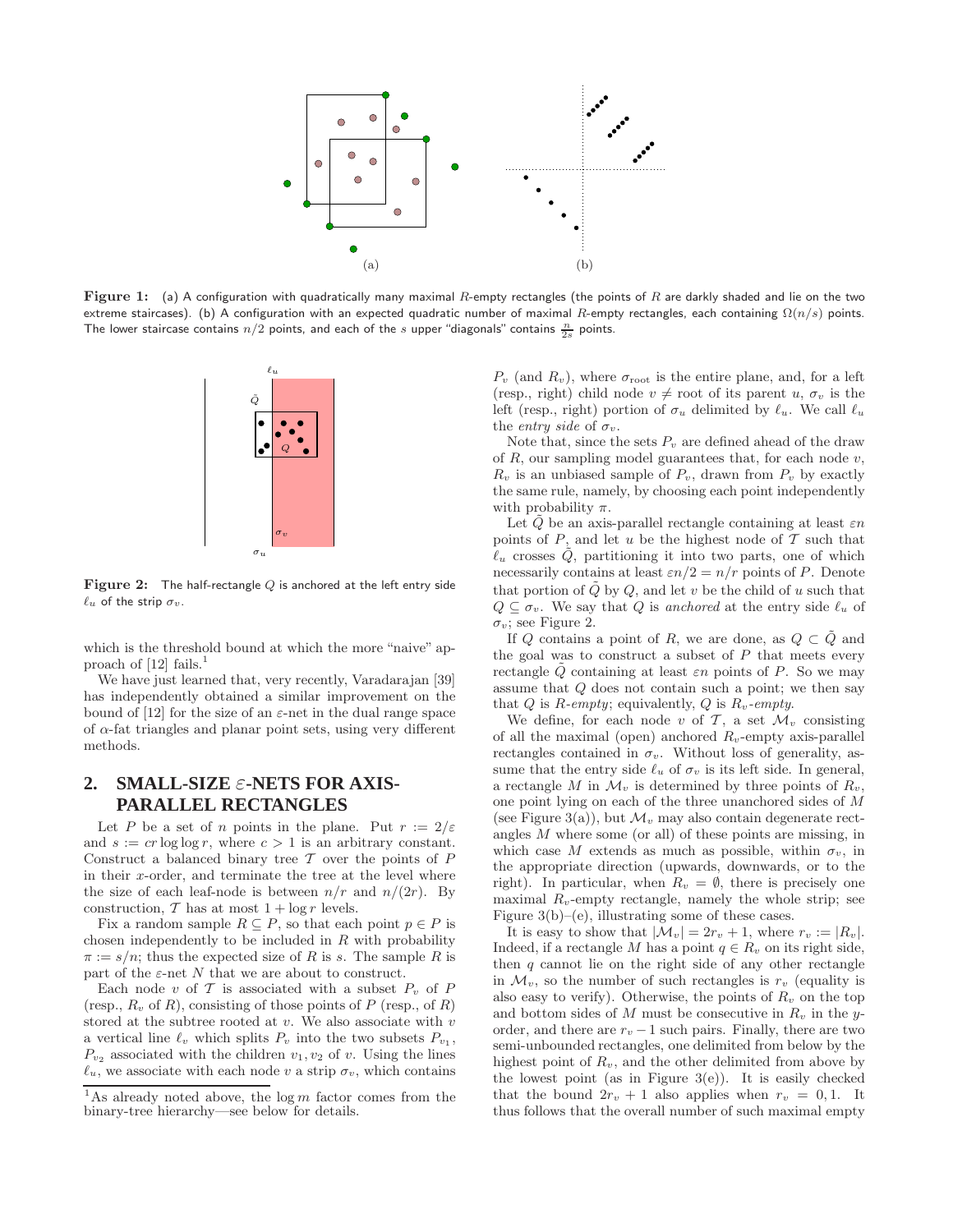

Figure 3: An anchored maximal R-empty rectangle that is determined by three points (a), by a pair of points (b)–(d), or by a single point (e).

rectangles  $M \in \mathcal{M}_v$ , over all nodes v of T at any fixed level, is  $O(|R| + r')$ , where r' is the number of nodes at the level, and the total over all levels of T is  $O(r+|R|\log r)$ .

Returning now to the anchored rectangle Q and the corresponding node  $v$ , we note that  $Q$  is contained in at least one rectangle in  $\mathcal{M}_v$ . Indeed, assuming, as above, that the entry side of  $\sigma_v$  is its left side, expand Q by pushing its right side to the right until it touches a point of  $R_v$  or reaches the right side of  $\sigma_v$ , and then push the top and bottom sides until each of them meets a point of  $R_v$  or extends to  $\pm \infty$ . The resulting rectangle belongs to  $\mathcal{M}_v$  and encloses  $Q$ .

For each node v of T, and each member  $M \in \mathcal{M}_v$ , define the weight factor  $t_M$  of M to be  $s|M \cap P|/n$ . Rectangles M with  $t_M < s/r = c \log \log r$  can be ignored, because they contain fewer than  $n/r$  points of P, so no anchored rectangle Q, as above, can be completely contained in one of them. By the standard  $\varepsilon$ -net theory [25], for each  $M \in \mathcal{M}_v$  with  $t_M \geq c \log \log r$ , there exists a subset  $N_M \subseteq M \cap P_v$  of size  $c't_M \log t_M$  that forms a  $(1/t_M)$ -net for  $M \cap P_v$ , where  $c'$  is another absolute constant.

The final  $\varepsilon$ -net N is the union of R with the sets  $N_M$ , over all the heavy rectangles M (i.e., rectangles with  $t_M \geq$ c log log r) in the respective sets  $\mathcal{M}_v$ , over all nodes v of T.

*N* is an  $\varepsilon$ -net. Since  $R \subseteq N$ , it suffices to show that for any R-empty rectangle Q, contained in a strip  $\sigma_v$ , anchored at the entry side of  $\sigma_v$ , and containing at least  $\epsilon n/2 = n/r$ points of P (i.e., of  $P_v$ ), and for any  $M \in \mathcal{M}_v$  which contains Q, we have  $Q \cap N_M \neq \emptyset$ . We have

$$
\frac{|Q \cap P|}{|M \cap P|} \ge \frac{n/r}{nt_M/s} = \frac{c \log \log r}{t_M} \ge \frac{1}{t_M}.
$$

Since  $N_M$  is a  $(1/t_M)$ -net for  $M \cap P$ , it follows that  $Q \cap$  $N_M \neq \emptyset$ , as asserted. Note that the above inequality implies that we do not need to sample that many points in  $N_M$ , and can make do with  $c't_M^*$  log  $t_M^*$  points, where  $t_M^* :=$  $t_M/(c \log \log r)$ . However, this slight improvement will not asymptotically improve the bound that we are about to derive.

*Estimating the size of*  $N$ . The expected size of  $N$  is equal to

$$
\mathbf{Exp}\bigg\{|R| + c'\sum_{v}\sum_{\substack{M \in \mathcal{M}_v \\ t_M \geq c\log\log r}} t_M\log t_M\bigg\}
$$

$$
= cr \log \log r + c' \cdot \mathbf{Exp} \bigg\{ \sum_{v} \sum_{\substack{M \in \mathcal{M}_v \\ t_M \geq c \log \log r}} t_M \log t_M \bigg\}.
$$

We continue the analysis using the notation of [1]. Fix a level *i*; each node *v* at this level satisfies  $|P_v| = n/2^i$ . Let  $CT(R)$  denote the union of the collections  $\mathcal{M}_v$ , over all nodes v at level i. For a positive parameter t, let  $CT<sub>t</sub>(R)$  denote the subset of  $CT(R)$  consisting of those rectangles M with  $t_M \geq t$ . Let R' denote another random sample of P, where each point  $p \in P$  is now chosen, independently, to belong to R' with probability  $\pi' := \pi/t$ .

Let  $\mathcal C$  denote the set of all rectangles  $M$ , such that  $M$  is anchored at the entry side of  $\sigma_v$ , for some node v at level i, and has one point of  $P$  on each of its three other sides (the cases of degenerate rectangles, determined by fewer than three points, are treated in a fully analogous manner). For a rectangle  $M \in \mathcal{C}$ , its *defining set*  $D(M)$  is the set of these three points, and its killing set  $K(M)$  is the set of points of P in the interior of  $M$ . (Recall that throughout this discussion we have fixed the level  $i.$ )

Agarwal *et al.* [1] impose two axioms on the sets  $CT(R)$ . These axioms are too intricate for what we need here, while they are necessary to handle the more involved scenario considered in [1]. For our purpose, we can replace them by the single "axiom," asserting that a rectangle  $M \in \mathcal{C}$  belongs to  $CT(R)$  if and only if  $D(M) \subseteq R$  and  $K(M) \cap R = \emptyset$ , which holds by construction in our setting. (We also caution the reader that our sampling model is different from that of [1] they sample a random subset of a fixed given size uniformly from all such subsets, whereas we independently choose each point of  $P$  to belong to the sample. Nevertheless, the lemma, given below, also holds in our model; if at all, the analysis is simpler. In the full version of this paper we give a short (but complete) proof of our variant of the lemma.)

LEMMA 2.1 (EXPONENTIAL DECAY LEMMA [1]).  
**Exp** { 
$$
| \operatorname{CT}_t(R) |
$$
 } =  $O(2^{-t} \operatorname{Exp} \{ | \operatorname{CT}(R') | \})$ .

We apply the lemma with  $t = c \log \log r$ , so  $\pi' = \pi/t$  $r/n$ . Recall that  $CT(R')$  is the set of all maximal  $R'$ -empty rectangles, anchored at the entry sides of their respective strips  $\sigma_v$  at the fixed level *i*. Their number is  $|CT(R')|$  =  $\sum_{v} (2r'_{v} + 1)$ , where  $R'_{v} := R' \cap \sigma_{v}$ , and  $r'_{v} := |R'_{v}|$ . Since the sets  $R'_v$  at level *i* are disjoint,  $\sum_v r'_v = |R'|$ . Hence, since there are at most  $2r$  nodes at a fixed level of the tree, we have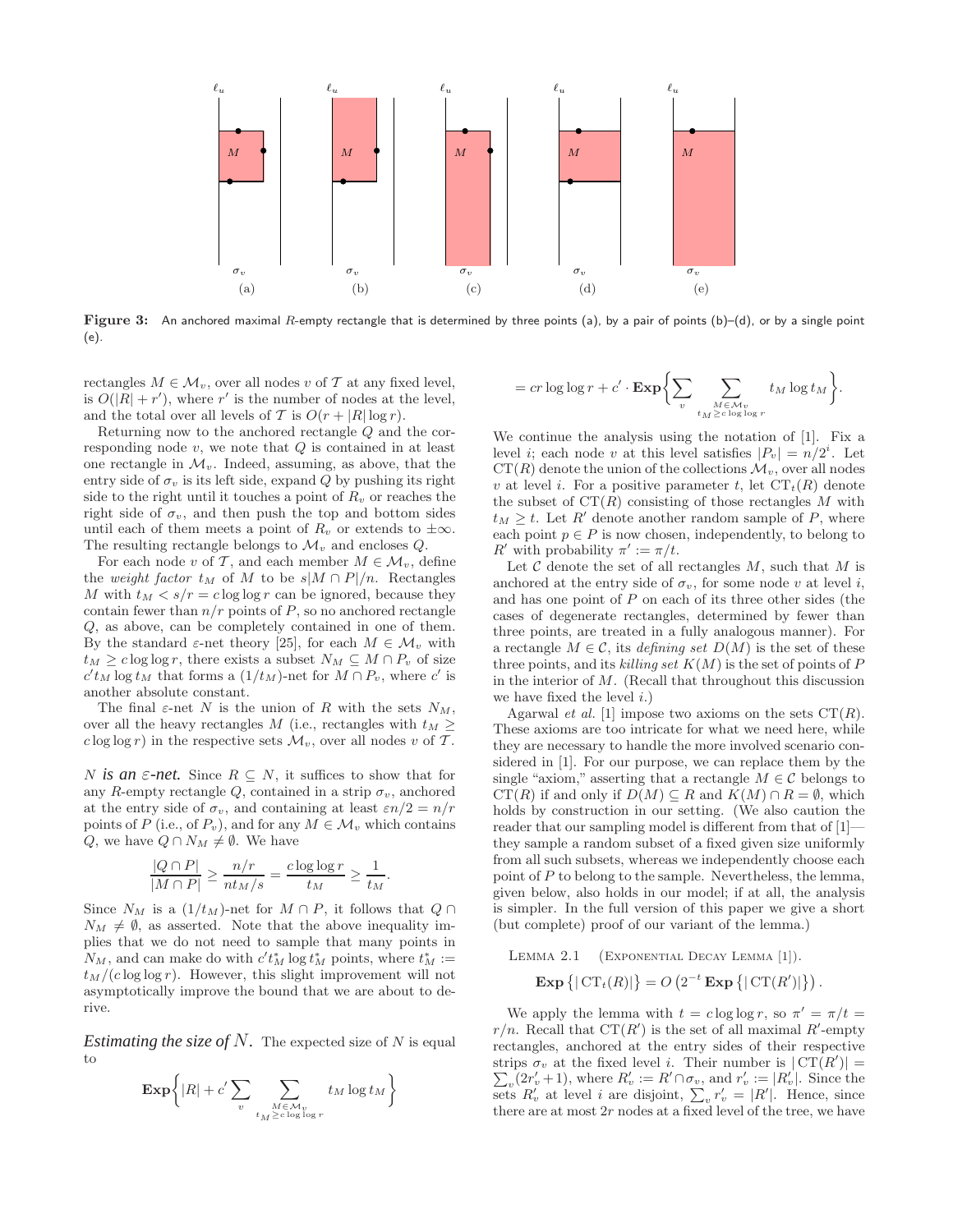$|\mathrm{CT}(R')| \leq 2|R'| + 2r$ . Hence  $\text{Exp} \{ |\mathrm{CT}(R')| \} = O(r)$ . We thus have

$$
\mathbf{Exp} \left\{ |\operatorname{CT}_t(R)| \right\} = O \left( 2^{-t} \operatorname{Exp} \left\{ |\operatorname{CT}(R')| \right\} \right) =
$$

$$
O(r2^{-c \log \log r}) = O(r/\log^c r).
$$

More generally, for any  $j \geq t$ , we have  $\mathbf{Exp} \{|\mathbf{CT}_j(R)|\} =$  $O(r/2^j)$ , as is easily checked.

Getting back to the contribution of the fixed level  $i$  to the expected size of N, we have (where  $t = c \log \log r$ )

$$
\mathbf{Exp}\left\{\sum_{v \text{ at level } i} \sum_{\substack{M \in \mathcal{M}_v \\ t_M \ge t}} t_M \log t_M \right\} \tag{1}
$$

$$
= \mathbf{Exp} \Biggl\{ \sum_{j \ge t} \sum_{\substack{M \in \text{CT}(R) \\ t_M = j}} j \log j \Biggr\}
$$
  
\n
$$
= \mathbf{Exp} \Biggl\{ \sum_{j \ge t} j \log j \cdot (|\text{CT}_j(R)| - |\text{CT}_{j+1}(R)|) \Biggr\}
$$
  
\n
$$
= \mathbf{Exp} \Biggl\{ t \log t \cdot |\text{CT}_t(R)|
$$
  
\n
$$
+ \sum_{j > t} (j \log j - (j - 1) \log (j - 1)) |\text{CT}_j(R)| \Biggr\}
$$
  
\n
$$
= O \Biggl( \frac{r}{\log^c r} (t \log t) + \sum_{j > t} \frac{r}{2^j} \log j \Biggr)
$$
  
\n
$$
= O \Biggl( \frac{rt \log t}{\log^c r} \Biggr) = O \Biggl( \frac{r \log \log r \log \log \log r}{\log^c r} \Biggr).
$$

Recall again that the analysis so far has been confined to a single level i. Repeating it for each of the  $1 + \log r$  levels, we obtain, recalling that  $c > 1$ ,

$$
\mathbf{Exp} \{|N|\} = O\left(r \log \log r + \frac{r \log \log r \log \log \log r}{\log^{c-1} r}\right) = O(r \log \log r).
$$

We have thus shown

THEOREM 2.2. For any set  $P$  of  $n$  points in the plane and a parameter  $\varepsilon > 0$ , there exists an  $\varepsilon$ -net of P, of size  $O\left(\frac{1}{\varepsilon}\log\log\frac{1}{\varepsilon}\right)$ , for axis-parallel rectangles.

Remark: A key ingredient of the analysis is that we have managed to reduce the expected number of R-empty rectangles from  $\Theta(s^2)$  to  $O(s \log r)$ , using a decomposition of the point set into canonical subsets, so that (i) any rectangle  $\tilde{Q}$  with at least  $\varepsilon n$  points of P interacts with just two subsets (any constant number would do just as well), and (ii) for each canonical subset, the number of maximal R-empty rectangles (now anchored at the entry side of the respective strip and fully contained in that strip) is only linear in the number of sample points in that strip.

In the full version of this paper we present a randomized algorithm for constructing such an  $\varepsilon$ -net, whose expected running time is  $O(n \log n)$ ; with some extra care, it can be improved to  $O(n \log r)$ . The algorithm uses fairly standard methods and is omitted.



Figure 4: A two-dimensional illustration: (a) The box  $B$  is anchored at the (apex of the) quadrant  $\sigma_{u,v}$  (octant in 3-space). (b) An anchored box that is determined by a pair of points (a triple in 3-space).

## **3. EXTENSIONS**

*Small-size* ε*-nets for axis-parallel boxes in three dimensions.* We next extend our construction to the threedimensional case. We now let P be a set of n points in  $\mathbb{R}^3$ , and put  $r := 8/\varepsilon$  and  $s := cr \log \log r$ , for some fixed constant  $c > 3$ . We use a similar sampling model as in the twodimensional problem, in order to generate a random subset  $R \subseteq P$  of expected size s.

We next construct a three-level range-tree  $\mathcal T$ , over the points of  $P$  (see, e.g., [15]), where the points are sorted by their x-coordinates in the primary tree, by their y-coordinates in each secondary tree, and by their z-coordinates in each tertiary tree. We associate with each node u of the primary tree the subset  $P_u$  of points that it represents, and a secondary (y-sorted) tree  $\mathcal{T}_u$  on  $P_u$ . Similarly, with each node v of a secondary tree  $\mathcal{T}_u$  we associate the corresponding subset  $P_{u,v}$  of  $P_u$  and a tertiary (z-sorted) tree  $\mathcal{T}_{u,v}$ . Finally, each node w of a tertiary tree  $\mathcal{T}_{u,v}$  is associated with the corresponding subset  $P_{u,v,w}$  of  $P_{u,v}$ . We construct each of the three levels of  $T$  down to nodes for which the size of their associated subset is between  $n/r$  and  $n/(8r)$ . Clearly, each of the primary, secondary, and tertiary trees has at most  $3 + \log r$  levels, and the total number of nodes in the range-tree T is  $O(r \log^2 r)$ . Moreover, the sum of the sizes of all the subsets stored at the various nodes is  $O(r \log^3 r)$ ; see, e.g., [15] for further details.

Following the notation of Section 2, we associate with each non-leaf node of any subtree an axis-parallel plane which evenly splits the subset stored at the node into the two subsets stored at its children. More specifically, each non-leaf node u of the primary tree stores a plane  $h_u$  orthogonal to the x-axis, each non-leaf node v of a secondary tree  $\mathcal{T}_u$  stores a plane  $h_{u,v}$  orthogonal to the y-axis, and each non-leaf node w of a tertiary tree  $\mathcal{T}_{u,v}$  stores a plane  $\mathbf{h}_{u,v,w}$  orthogonal to the z-axis.

These planes define, for each node w of a tertiary tree  $\mathcal{T}_{u,v}$ , an octant  $\sigma_{u,v,w}$  which is the intersection of three halfspaces  $H_u \cap H_{u,v} \cap H_{u,v,w}$ , where (i)  $H_u$  is the halfspace bounded by  $\mathbf{h}_{u'}$  and containing  $P_u$ , where u' is the parent of u; (ii)  $H_{u,v}$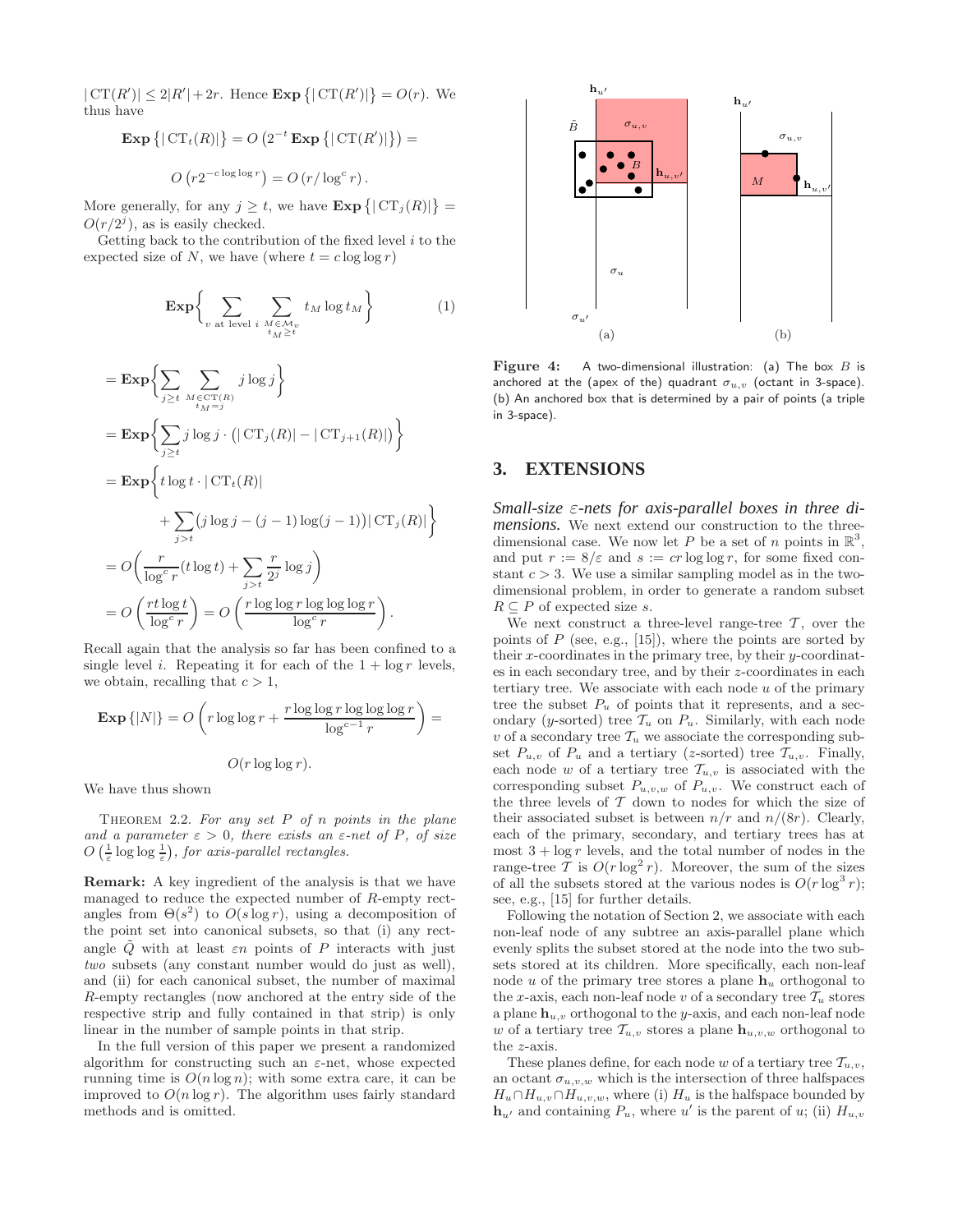is the halfspace bounded by  $\mathbf{h}_{u,v'}$  and containing  $P_{u,v}$ , where v' is the parent of v in  $\mathcal{T}_u$ ; and (iii)  $H_{u,v,w}$  is the halfspace bounded by  $\mathbf{h}_{u,v,w'}$  and containing  $P_{u,v,w}$ , where w' is the parent of w in  $\mathcal{T}_{u,v}$ . In what follows we only consider triples  $(u, v, w)$  of vertices, each of which has a parent in its respective tree. Thus all three halfspaces are proper, and  $\sigma_{u,v,w}$ is a non-degenerate octant. (Note, though, that, in general, it is more accurate to regard  $\sigma_{u,v,w}$  as a box, or a clipped octant, bounded on the other side also by planes associated with ancestors of  $u, v$ , and  $w$ . Nevertheless, in most of the following analysis, it suffices to treat  $\sigma_{u,v,w}$  as an octant.)

Let  $B_0$  be an axis-parallel box containing at least  $\varepsilon n$  points of P. Let u' be the highest node in T, so that the plane  $h_{u'}$ meets  $B_0$ . This plane partitions  $B_0$  into two portions, one of which, call it  $B_1$ , contains at least  $\varepsilon n/2$  points of P. Let u be the corresponding child of  $u'$  so that  $H_u$  contains  $B_1$ . Next, let v' be the highest node in  $\mathcal{T}_u$ , such that  $\mathbf{h}_{u,v'}$  meets  $B_1$ , partitioning it into two portions, one of which,  $B_2$ , contains at least  $\varepsilon n/4$  points of P. Let v be the child of v' for which  $H_{u,v'}$  contains  $B_2$ . Finally, let w' be the highest node in  $\mathcal{T}_{u,v}$ , such that  $\mathbf{h}_{u,v,w'}$  meets  $B_2$ , partitioning it into two portions, one of which,  $B$ , contains at least  $\varepsilon n/8$  points of P. Let w be the child of w' for which  $H_{u,v,w'}$  contains B. (Note that  $u, v, w$  are well defined, in the sense that each of the sub-boxes is indeed split by a plane associated with a node in the corresponding truncated tree, and does not reach a leaf without being split.)

By construction,  $B$  is anchored at the resulting octant  $\sigma := \sigma_{u,v,w}$ , in the sense that the apex o of  $\sigma$  is a vertex of  $B$ , and the three facets of  $B$  adjacent to  $o$  lie on the three respective axis-parallel planar quadrants bounding  $\sigma$ . Moreover, as far as the set  $P_{u,v,w}$  is concerned, we can replace B by an octant which is oppositely oriented to  $\sigma$ , and whose apex is the vertex  $o'$  of B opposite to  $o$ . See Figure 4(a) for an illustration of (the 2-dimensional analog of) this scenario.

For each node w of a tertiary tree  $\mathcal{T}_{u,v}$ , put  $R_{u,v,w}$  $R \cap \overline{\sigma}_{u,v,w}$ , where  $\overline{\sigma}_{u,v,w}$  is the actual box that the "octant"  $\sigma_{u,v,w}$  represents (see the comment above), and  $r_{u,v,w}$  $|R_{u,v,w}|$ . Let  $\mathcal{M}_{u,v,w}$  denote the set of all maximal anchored R-empty (i.e.,  $R_{u,v,w}$ -empty) axis-parallel boxes contained in the octant  $\sigma_{u,v,w}$ . Since each box  $M \in \mathcal{M}_{u,v,w}$  behaves as an octant inside  $\sigma_{u,v,w}$ , it is determined by at most three points of  $R_{u,v,w}$ , each lying on a distinct facet of M; see Figure 4(b) for a two-dimensional illustration. The number of such empty boxes (or, rather, octants) is only  $O(r_{u,v,w} +$ 1), as shown<sup>2</sup> in [5, 26]. It thus follows that the overall size of the sets  $\mathcal{M}_{u,v,w}$ , over all nodes w of all tertiary trees  $\mathcal{T}_{u,v}$ , is  $O(|R|\log^3 r + r \log^2 r)$ .

We proceed as in the planar case. We make  $R$  part of the output  $\varepsilon$ -net, thereby disposing of any box  $B_0$  whose resulting anchored portion  $B$  contains a point of  $R$ . For any other box  $B_0$ , the corresponding portion  $B$  is  $R$ -empty, and it is then easy to show that  $B$  is contained in at least one maximal R-empty box M in the set  $\mathcal{M}_{u,v,w}$  of the corresponding octant  $\sigma_{u,v,w}$ . Moreover, the weight factor  $t_M$  of M, defined as in the planar case, must satisfy  $t_M \geq c \log \log r$ .

Thus, for each such heavy maximal box  $M$ , we take a  $(1/t_M)$ -net  $N_M$ , for the set  $P \cap M$ , of size  $O(t_M \log t_M)$ , whose existence is guaranteed by [25], and output the union N of R with all the resulting nets  $N_M$ . Arguing as in the planar case, it is easy to show that N is indeed an  $\varepsilon$ -net for P.

We bound the expected size of  $N$  using similar analysis steps to those in the planar problem. We define  $CT(R)$  to be the union of all the collections  $\mathcal{M}_{u,v,w}$ , over all nodes w of all tertiary trees  $\mathcal{T}_{u,v}$ , appearing in a fixed triple of levels  $i_1$  (primary),  $i_2$  (secondary), and  $i_3$  (tertiary). As before,  $CT<sub>t</sub>(R)$  is the subset of  $CT(R)$  consisting of those boxes M with  $t_M \geq t$ , for any parameter t. It is easy to verify that the Exponential Decay Lemma holds in this scenario as well, and thus

$$
\mathbf{Exp}\left\{|\mathbf{CT}_t(R)|\right\} = O\left(2^{-t}\mathbf{Exp}\left\{|\mathbf{CT}(R')|\right\}\right),\,
$$

where  $R'$  is another smaller random sample defined as in Section 2. Next, arguing as in the planar problem, we obtain that

$$
\begin{aligned} \mathbf{Exp} \bigg\{ \sum_{v \text{ at levels } i_1, i_2, i_3} \sum_{\substack{M \in \mathcal{M}_v \\ t_M \ge c \log \log r}} t_M \log t_M \bigg\} \\ &= O\left(\frac{r \log \log r \log \log \log r}{\log^c r}\right). \end{aligned}
$$

Repeating the analysis for each of the  $O(\log^3 r)$  triples  $i_1, i_2, i_3$ , we obtain that the expectation of the above sum is  $o(r)$ , provided  $c > 3$ , as we indeed assume; thus

$$
\mathbf{Exp} \{|N|\} = \mathbf{Exp} \{|R|\} + o(r) = O(r \log \log r).
$$

We have thus shown:

THEOREM 3.1. For any set P of n points in  $\mathbb{R}^3$  and a parameter  $\varepsilon > 0$ , there exists an  $\varepsilon$ -net of P, for axis-parallel boxes, of size  $O\left(\frac{1}{\varepsilon}\log\log\frac{1}{\varepsilon}\right)$ .

*Random point sets in any dimension.* The preceding technique fails in four and higher dimensions, because the number of maximal empty orthants with respect to a set of  $m$ points can be  $\Theta\left(m^{\lfloor d/2 \rfloor}\right)$  (see [5, 26]), which is at least quadratic for  $d \geq 4$ . It is a challenging open problem to extend our results to four and higher dimensions.

Nevertheless, there is one scenario where the technique works in any dimension, which is the case when the ground set P consists of randomly and uniformly distributed points in  $\mathbb{R}^d$ . Specifically, we assume that each point of P is chosen independently at random from the uniform distribution in  $[0,1]^d$ . As shown in [26], the expected number of maximal empty boxes in this case, for a set of  $m$  points, is only  $O(m \log^{d-1} m)$  (see also [34] for the planar case). Moreover, our random sampling model (which we assume, of course, to be made independently of the random choices made while constructing the input set) ensures that the sample  $R$  is also an unbiased set of randomly, independently, and uniformly distributed points, so the expected number of maximal Rempty boxes is  $O(s \log^{d-1} s)$  (see Section 4 for a proof of a (more general) bound of this type); the expectation is with respect to both the random drawing of the points of the input set, and our drawing of the sample R.

Since the (expected) number of maximal R-empty boxes is only nearly linear in s, we can carry out the preceding analysis, without having to decompose the input set into

<sup>&</sup>lt;sup>2</sup>In fact, the result in [26] is more general. It asserts that the number of maximal empty orthants for a set of  $m$  points in  $\mathbb{R}^d$  is  $O(m^{\lfloor d/2 \rfloor})$ . It is the non-linearity of this bound for  $d > 4$  which hampers the extension of our technique to higher dimensions.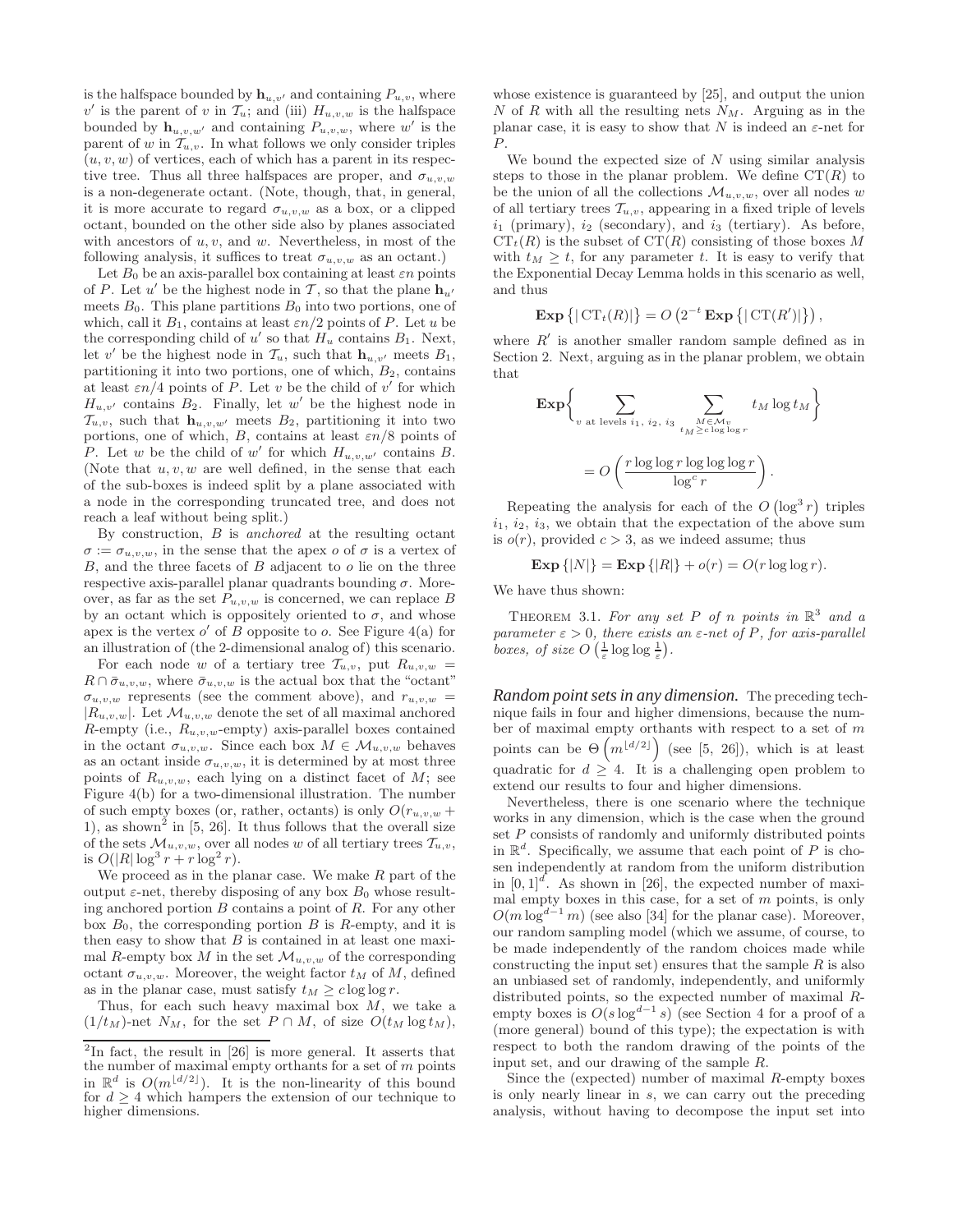canonical strips or orthants, and thus obtain an ε-net of expected size<sup>3</sup>  $O\left(\frac{1}{\varepsilon}\log\log\frac{1}{\varepsilon}\right)$ . We have thus shown

THEOREM 3.2. For any set P of n points in  $\mathbb{R}^d$ , each of which is drawn independently from the uniform distribution on  $[0,1]^d$ , and a parameter  $\varepsilon > 0$ , there exists an  $\varepsilon$ -net of P, for axis-parallel boxes, of expected size<sup>4</sup>  $O\left(\frac{1}{\varepsilon} \log \log \frac{1}{\varepsilon}\right)$ .

*Fat triangles in the plane.* Our next extension is to points in the plane and  $\alpha$ -fat triangles, where a triangle is  $\alpha$ -fat if each of its angles is at least  $\alpha$ . This extension is only briefly reviewed here. We postpone any further details to the full version of the paper.

Following the analysis of [33], it suffices to handle rightangle triangular ranges, each of which has one horizontal edge and one vertical edge, which meet at the lower-left vertex. Here we use a two-level range-tree, where each node of the secondary level is associated with a quadrant. A "heavy" triangle  $T_0$  of the above sort is sent down the tree, and lands at a secondary vertex v so that  $T_0$  is anchored at (contains) the apex of the quadrant of  $v$ , and its portion  $T$  within the quadrant (which is either a right triangle or a right trapezoid) contains at least one quarter of its points. We then argue that the number of maximal anchored R-empty right triangles or trapezoids within each quadrant  $\sigma$  is only linear in  $|R \cap \sigma|$ , and thus conclude

THEOREM 3.3. For any set  $P$  of  $n$  points in the plane, any fixed constant parameter  $\alpha > 0$ , and a parameter  $\varepsilon > 0$ 0, there exists an  $\varepsilon$ -net of P, for  $\alpha$ -fat triangles, of size  $O\left(\frac{1}{\varepsilon}\log\log\frac{1}{\varepsilon}\right)$ , where the constant of proportionality depends  $\overline{on} \ \overline{\alpha}$ 

In each of these cases, there exist randomized algorithms that construct the  $\varepsilon$ -net in nearly-linear time. Details are omitted in this version.

We next plug the improved bounds on the size of  $\varepsilon$ -nets into the machinery of Brönnimann and Goodrich  $[6]$ , to obtain improved approximation factors for the corresponding hitting set problems (details are given in the full version). We thus obtain:

Corollary 3.4. There exists a randomized, expected polynomial time algorithm that, given a set  $Q$  of m axis-parallel rectangles and set  $P$  of n points in the plane that hit  $Q$ . computes a subset  $H \subseteq P$  of  $O(\text{OPT} \log \log \text{OPT})$  points that hit  $Q$ , where Op $T$  is the size of the smallest such set. The same bound holds for the cases of points and axis-parallel boxes in 3-space, random point sets and axis-parallel boxes in any dimension, and planar point sets and  $\alpha$ -fat triangles.

# **4. IMPROVED BOUNDS FOR** ε**-NETS FOR OTHER RANGE SPACES**

In this section we observe that the technique developed in this paper can be adapted to the scenarios considered by Clarkson and Varadarajan [12], and yields improved bounds for the size of  $\varepsilon$ -nets in many of the cases considered there.

As a consequence, using the same implication as in [12] (which is based on the technique of Brönnimann and Goodrich [6]), but with the improved bounds on the size of  $\varepsilon$ -nets in the respective range spaces, we obtain approximation algorithms for geometric SET COVER with improved approximation factors.

Rephrasing the notations used in the introduction, we consider the dual range space  $\Xi = (\mathcal{C}, \mathcal{Q})$ , where the ground set C is a collection of geometric regions in  $\mathbb{R}^d$ , and each range in Q is of the form  $Q_x = \{C \in \mathcal{C} \mid x \in C\}$ , for some  $x \in \mathbb{R}^d$ . Clarkson and Varadarajan [12] further assume that, for any finite subcollection  $\mathcal{C}'$  of m regions of  $\mathcal{C}$ , the complement of the union of  $\mathcal{C}'$  can be decomposed into at most  $m\varphi(m)$ cells of some simple shape, where  $\varphi(m)$  is some slowly increasing function; for technical reasons, we also require  $\varphi$  to be *sublinear*, in the sense that  $\varphi(\alpha x) \leq \alpha \varphi(x)$  for any integers  $\alpha, x \geq 1$  (this latter property holds in all applications considered here and in [12]).

In addition, we assume that each cell in the decomposition is a (possibly unbounded) portion of space that is defined by  $O(1)$  regions of  $C'$ , in the sense that it appears in the decomposition of the complement of the union of just those  $O(1)$  regions (in particular, the cells of the decomposition do not necessarily have the same shape as the regions of  $C$ ). In many geometric range spaces of this kind, the cells are those generated by the vertical decomposition of the complement of the union [38], although there exist other types of decompositions for various special classes of regions; see, e.g., [1, 9, 11] for a description of this (standard) setup.

Under these assumptions, Clarkson and Varadarajan show that the range space  $\Xi$  admits  $\varepsilon$ -nets of size  $O\left(\frac{1}{\varepsilon}\varphi\left(\frac{1}{\varepsilon}\right)\right)$ . Thus, if  $\varphi(m) = o(\log m)$ , the resulting nets have size smaller than the standard bound  $O\left(\frac{1}{\varepsilon}\log\frac{1}{\varepsilon}\right)$  of [25].

In this section we obtain the following improvement (the proof is omitted in this version).<sup>5</sup>

Theorem 4.1. Under the assumptions made above, the range space  $\Xi$  admits an  $\varepsilon$ -net of size  $O\left(\frac{1}{\varepsilon}\log \varphi\left(\frac{1}{\varepsilon}\right)\right)$ , for any  $0 < \varepsilon \leq 1$ .

Remark. The bound in the theorem improves upon the general bound  $O\left(\frac{1}{\varepsilon}\log\frac{1}{\varepsilon}\right)$  when  $\varphi(m) = 2^{o(\log m)}$ , thus extending the applicability of this technique beyond the "effective range"  $\varphi(m) = o(\log m)$ , where the original technique of [12] yields an improvement.

#### **Several special cases**

Theorem 4.1 immediately implies improved bounds on the size of  $\varepsilon$ -nets for dual range spaces of several classes of regions and points, for which the union complexity (or, rather, the complexity of the decomposition of its complement) is known to be nearly linear. We list some of the standard families with this property, state their union complexity (since we present families of planar regions, the following bounds also apply, with some care, for the complexity of the decomposition of the complement of their union), and the resulting bounds for the size of  $\varepsilon$ -nets, and for the approximation factors for the corresponding SET COVER problems, computable in (randomized) polynomial time. (For the latter implication to hold, we need (randomized) polynomial-time algorithms for constructing our small-size  $\varepsilon$ -nets for each of

 ${}^{3}$ By consulting the derivation in  $(1)$ , it is easily verified that the expected size of the resulting net N is  $\mathbf{Exp} \{|R|\}$  plus a term equal to  $\text{Exp} \left\{ |CT(R')|\right\}$  divided by a polylogarithmic factor. This implies the bound asserted here.

<sup>&</sup>lt;sup>4</sup>The expectation is with respect to the random choice of  $P$ .

<sup>&</sup>lt;sup>5</sup>Of course, it is an improvement only when  $\varphi$  is  $\omega(1)$ ; otherwise, the bound is  $O(1/\varepsilon)$ , as already follows from [12].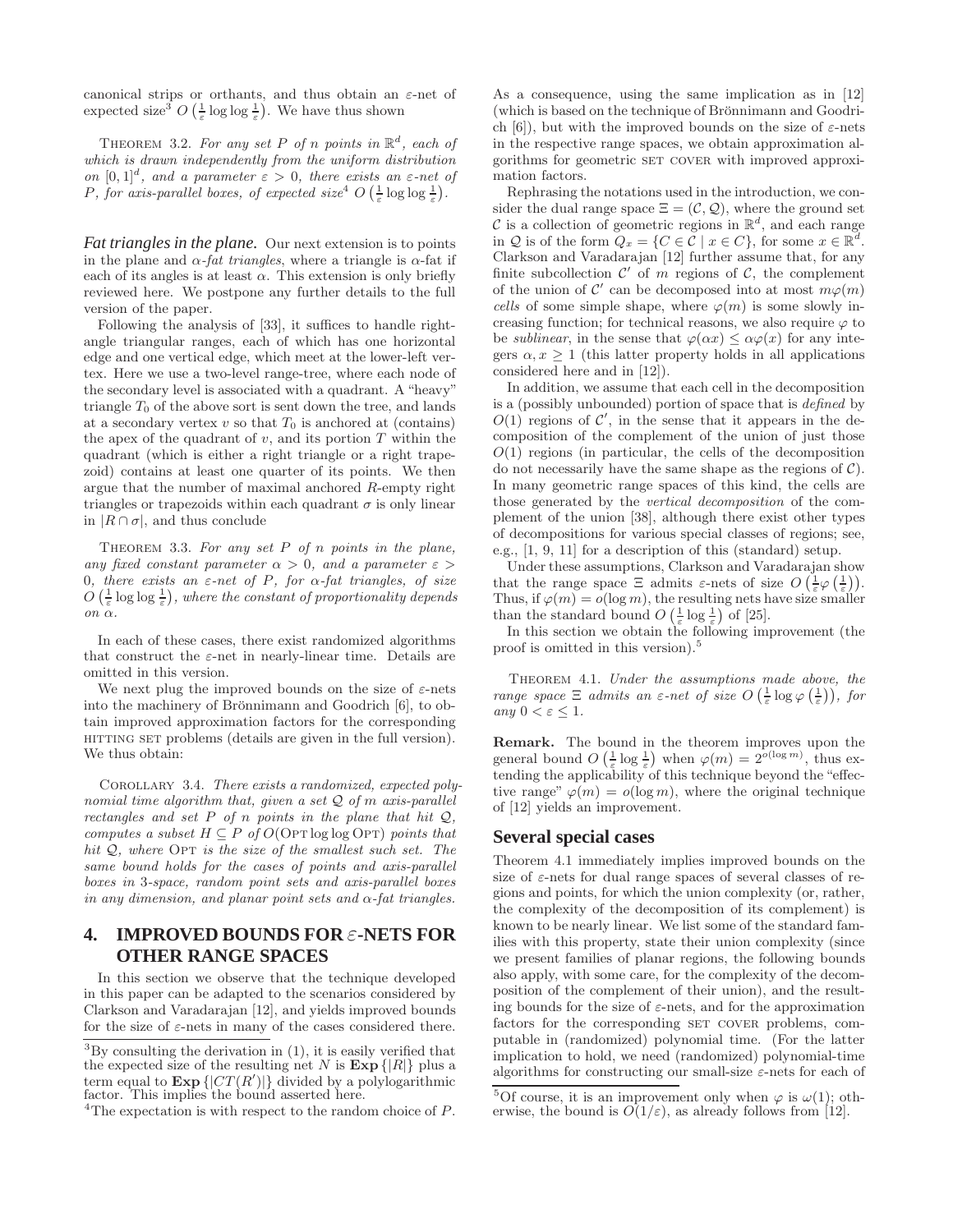these special classes of regions. Such algorithms follow easily from our constructive proof.)

 $\alpha$ -fat triangles (Figure 5(a)). Recall that a triangle is  $\alpha$ -fat if each of its angles is at least  $\alpha$ . The complexity of the union of n such triangles is  $O(n \log \log n)$ , where the constant of proportionality depends on the fatness factor  $\alpha$  [33, 36]. The resulting bound on the size of an  $\varepsilon$ -net is thus

 $O\left(\frac{1}{\varepsilon}\log\log\frac{1}{\varepsilon}\right)$ , and the approximation factor for the corresponding SET COVER problem is  $O(\log \log \log \text{OPT})$ .

**Locally**  $\gamma$ **-fat objects** (Figure 5(b)). These objects were recently introduced by de Berg [14]. Given a parameter  $0 \leq \gamma \leq 1$ , an object *o* is locally  $\gamma$ -fat if, for any disk *D* whose center lies in  $o$ , such that  $D$  does not fully contain o in its interior, we have  $area(D \sqcap o) \geq \gamma \cdot area(D)$ , where  $D \sqcap o$  is the connected component of  $D \cap o$  that contains the center of D. We also assume that the boundary of each of the given objects has only  $O(1)$  locally x-extreme points, and that the boundaries of any pair of objects intersect in at most  $s$  points, for some constant  $s$ . It is then shown in [14] that the combinatorial complexity of the union of  $n$  such objects is  $O(\lambda_{s+2}(n) \log^2 n)$ , with a constant of proportionality that depends on  $\gamma$ . When the objects have roughly the same size (i.e., the ratio of the diameters of any pair of objects is bounded by some constant), the complexity of the union decreases to  $O(\lambda_{s+2}(n))$ . Locally  $\gamma$ -fat objects are a generalization of several other previously studied classes of "fat" objects [16, 18, 19].

The resulting bounds on the size of an  $\varepsilon$ -net are thus

 $O\left(\frac{1}{\varepsilon}\log\log\frac{1}{\varepsilon}\right)$  for the general case, and  $O\left(\frac{1}{\varepsilon}\log\beta_{s+2}\left(\frac{1}{\varepsilon}\right)\right)$ for objects of nearly equal size. The approximation factors for the corresponding SET COVER problems are  $O(\log \log \text{OPT})$ and  $O(\log \beta_{s+2}(\text{OPT}))$ , respectively.

Semi-unbounded pseudo-trapezoids (Figure  $5(c)$ ). Here each object is a region of one of the forms

$$
\tau_{x_1, x_2, f}^{-} = \{(x, y) \mid x_1 \le x \le x_2, y \le f(x)\},
$$
 or  

$$
\tau_{x_1, x_2, f}^{+} = \{(x, y) \mid x_1 \le x \le x_2, y \ge f(x)\},
$$

where  $f$  is a continuous function. We assume that the graphs of any pair of these functions intersect in at most s points, for some constant s. In this case the complexity of the union of any *n* such objects is  $O(\lambda_{s+2}(n))$ ; see, e.g., [38]. If the objects are *pseudo-halfplanes*, that is,  $x_1 = -\infty$  and  $x_2 =$  $+\infty$  for each object, the bound on the union complexity slightly improves to  $O(\lambda_s(n))$ .

The resulting bounds on the size of an  $\varepsilon$ -net are thus

 $O\left(\frac{1}{\varepsilon}\log \beta_{s+2}\left(\frac{1}{\varepsilon}\right)\right)$  for pseudo-trapezoids, and  $O\left(\frac{1}{\varepsilon}\log \beta_s\left(\frac{1}{\varepsilon}\right)\right)$ for pseudo-halfplanes. The approximation factors for the corresponding SET COVER problems are  $O(\log \beta_{s+2}(\text{OPT}))$ and  $O(\log \beta_s(\text{OPT}))$ , respectively.

Jordan arcs with three intersections per pair (Figure  $5(d)$ ). Each object is bounded by some Jordan arc which starts and ends on the x-axis but otherwise lies above it, and by the portion of the  $x$ -axis between these endpoints, and each pair of the bounding Jordan arcs intersect at most three times. In this case the complexity of the union of any  $n$  such objects is  $O(\lambda_3(n)) = O(n\alpha(n))$ ; see [17]. We also assume that the boundary of each object has only  $O(1)$  locally xextreme points.

The resulting bound on the size of an  $\varepsilon$ -net is thus

 $O\left(\frac{1}{\varepsilon}\log \alpha\left(\frac{1}{\varepsilon}\right)\right)$ , and the approximation factor for the corresponding SET COVER problem is  $O(\log \alpha(OPT)).$ 

## **5. CONCLUDING REMARKS AND OPEN PROBLEMS**

(i) One may consider the dual version of the main problem that we have studied. Namely, we are given a collection  $C$  of  $n$  axis-parallel rectangles, and each range is the subset of  $C$ stabbed by some point in the plane. Here too the goal is to show the existence of a small-size  $\varepsilon$ -net, which is a (smallsize) subset  $\mathcal{C}' \subseteq \mathcal{C}$  whose union contains all the "deep" points (i.e., points contained in at least  $\varepsilon n$  rectangles of  $\mathcal{C}$ ). So far we do not know how to apply our method to this dual setup. We note that Brönnimann and Lenchner, in their conference paper [7], claim, without a proof, the existence of  $\varepsilon$ -nets for this dual range space, of size  $O\left(\frac{1}{\varepsilon}\log\log\frac{1}{\varepsilon}\right)$ .

(ii) Another challenging open problem is to extend our machinery for axis-parallel boxes to dimensions  $d \geq 4$ . The anchoring trick used for  $d = 3$  fails, because the number of maximal R-empty orthants in d-space can be  $\Theta\left(|R|^{\lfloor d/2 \rfloor}\right)$ 

[26]. A modest goal is to construct a weak  $\varepsilon$ -net for this setup (that is, the points in the  $\varepsilon$ -net do not necessarily have to be from the input set). Another goal is to construct weak  $\varepsilon$ nets of size  $o\left(\frac{1}{\varepsilon}\log\log\frac{1}{\varepsilon}\right)$  for the (primal) range spaces that we have studied in this paper, most notably for points and axis-parallel rectangles. In fact, it would also be interesting to find a simpler construction that yields weak  $\varepsilon$ -nets of size  $O\left(\frac{1}{\varepsilon}\log\log\frac{1}{\varepsilon}\right).$ 

(iii) Last but not least, there is the problem of constructing small-size  $\varepsilon$ -nets for the primal range spaces whose duals were considered in Section 4, such as those involving planar point sets and locally  $\gamma$ -fat objects, or semi-unbounded pseudo-trapezoids, with the properties assumed in Section 4.

## **6. REFERENCES**

- [1] P. K. Agarwal, J. Matoušek, and O. Schwarzkopf, Computing many faces in arrangements of lines and segments, SIAM J. Comput., 27:491–505, 1998.
- [2] N. Alon and J. Spencer, The Probabilistic Method, Wiley-Interscience, New York, 1992.
- [3] M. Bellare, S. Goldwasser, G. Lund, and A. Russell, Efficient probabilistically checkable proofs and applications to approximation. In Proc. 25th Annu. ACM Symp. Theory Comput., pp. 294–304, 1993.
- [4] A. Blumer, A. Ehrenfeucht, D. Haussler, and M. Warmuth, Classifying learnable geometric concepts with the Vapnik-Chervonenkis dimension, J. ACM, 36(4):929–965, 1989.
- [5] J.D. Boissonnat, M. Sharir, B. Tagansky and M. Yvinec, Voronoi diagrams in higher dimensions under certain polyhedral distance functions, Discrete Comput. Geom., 19:485–519, 1998.
- [6] H. Brönnimann and M. T. Goodrich, Almost optimal set covers in finite VC dimensions, Discrete Comput. Geom., 14:463–479, 1995.
- [7] H. Brönnimann and J. Lenchner, Fast almost-linear-sized nets for boxes in the plane. In Proc. 14th Annu. Fall Workshop Comput. Geom., pp. 36–38, 2004.
- [8] B. Chazelle and J. Friedman, A deterministic view of random sampling and its use in geometry, Combinatorica, 10:229–249, 1990.
- [9] K. L. Clarkson, New applications of random sampling in computational geometry, Discrete Comput. Geom.,